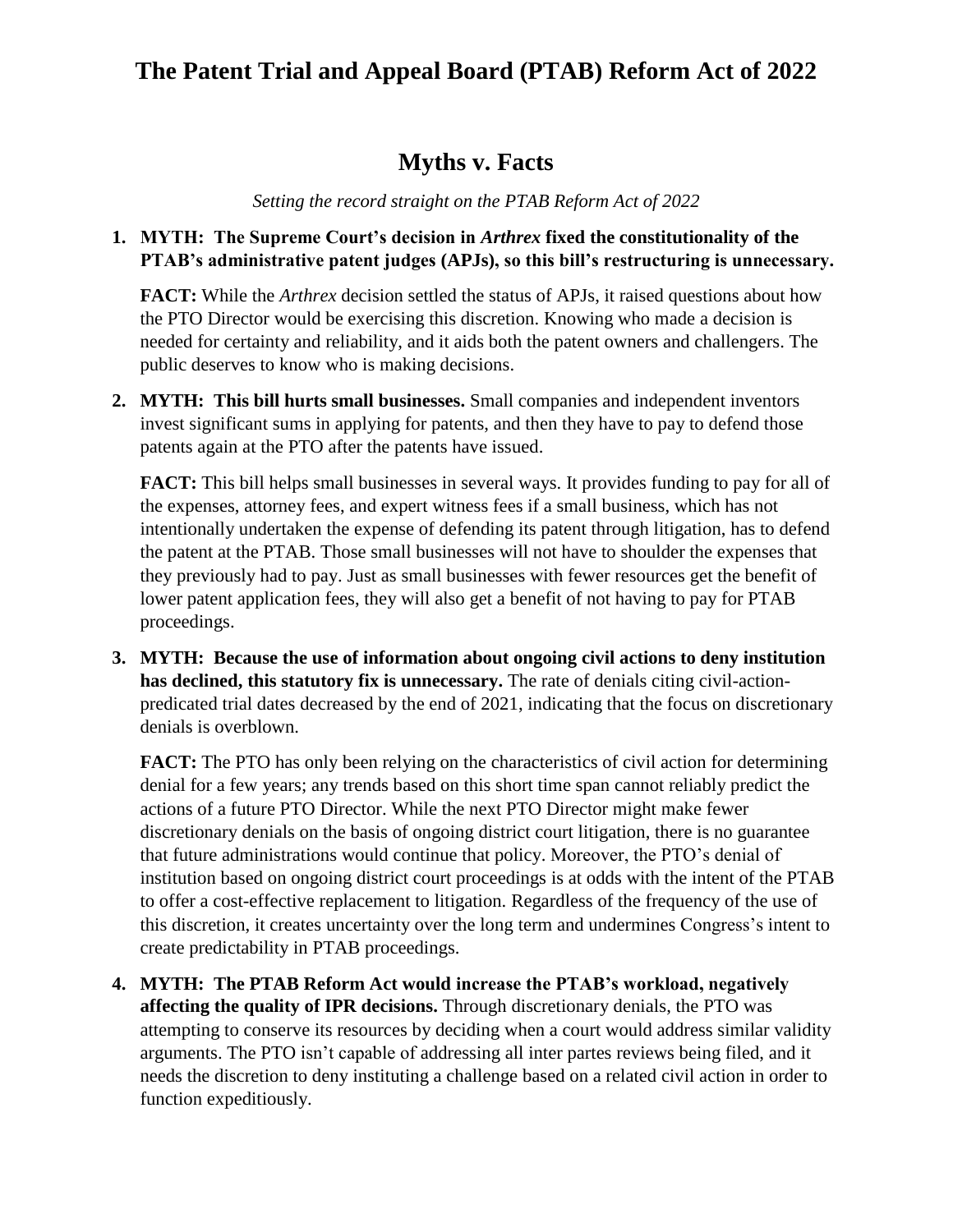# **The Patent Trial and Appeal Board (PTAB) Reform Act of 2022**

**FACT:** The *PTAB Reform Act* limits consideration of ongoing civil actions. Otherwise, the PTO retains the discretion that existed under the statute to deny institution for efficiency reasons or other reasons.

#### **5. MYTH: The PTAB can still use a different standard to interpret claim terms than the courts use, hurting patent owners.**

**FACT:** This bill codifies a claim interpretation standard that is the same as the standard used in district courts, which gives patent owners the benefit of a standard that is more likely to uphold a patent's validity. Codifying this standard also makes a district court's interpretation of a claim term directly relevant to the PTAB's interpretation of that term, and the PTAB must review any district court interpretation of a term while undertaking that interpretation. That codification allows the PTAB to rely on work that a court has already done on a given patent, and allows courts to rely on work that the PTAB has done.

**6. MYTH: This bill will allow further harassment of patent owners, including by serial petitions, reducing the incentive to innovate.** Prior to the *General Plastic* PTAB decision in 2017, patent owners were sometimes caught up in "serial petitions"—multiple consecutive petitions against the same patent—which allowed the challenger to take a second bite at the apple and increased costs for patent owners. Rolling back Director discretion rolls back *General Plastic*, which ended this abusive practice, so the PTAB Reform Act would hurt patent owners.

**FACT:** The bill codifies the prohibition against serial petitions by prohibiting the Director from instituting a challenge if there was already a review that included the same patent claims by the same entity but on a different day. By cementing the PTAB's ability to curtail gamesmanship, this bill will help ensure a working patent system. While the *General Plastic* decision was helpful, future PTO Directors could change it. That prerogative given to the Director, a political appointee, creates uncertainty for both challengers and patent owners. Each administration's appointee could use different procedural maneuvers to affect the viability of PTAB reviews. Under this bill, serial petitions cannot be granted, and future Directors retain whatever discretion they had to deny institution for other non-litigation reasons.